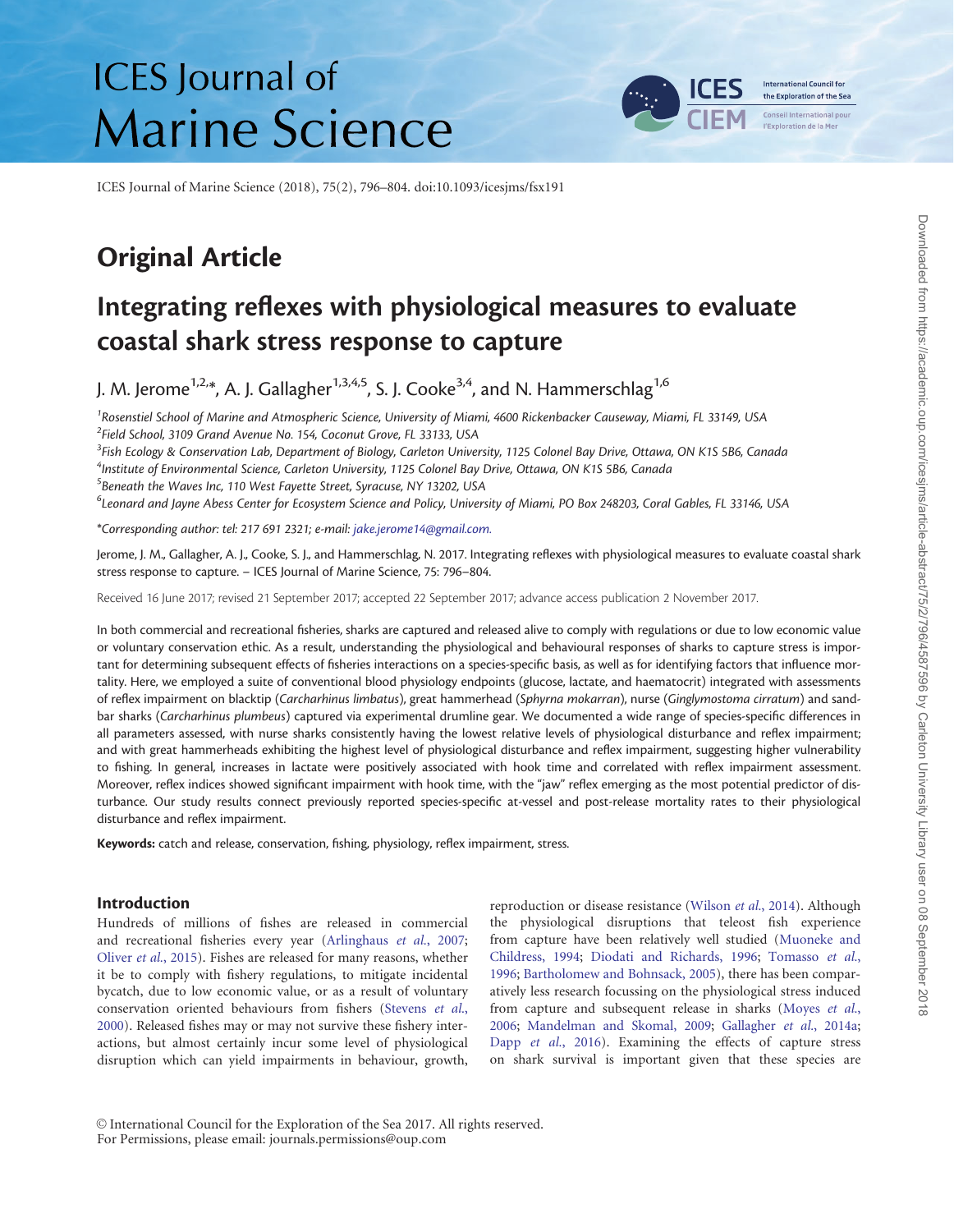encountered in both commercial and recreational fisheries worldwide, and in many situations are released to an unknown fate [\(Arlinghaus](#page-6-0) et al., 2007; [Worm](#page-8-0) et al., 2013; [Oliver](#page-8-0) et al., [2015\)](#page-8-0). Furthermore, a significant portion of shark species are threatened with extinction due to their slow-growing nature and low rates of biological productivity ([Gallagher](#page-7-0) et al., 2012; [Dulvy](#page-7-0) et al., 2014).

Traditional methods for understanding capture stress profiles in fish species, including sharks, comprise the evaluation of blood physiological endpoints indicative of exercise, metabolism, and cellular activity [\(Skomal and Mandelman, 2012\)](#page-8-0). In the last decade, the suite of tools available to researchers in this domain have expanded to include applications such as bio-telemetry and bio-logging devices ([Hammerschlag](#page-7-0) et al., 2011; [Hussey](#page-7-0) et al.[, 2015](#page-7-0); [Whitney](#page-8-0) et al., 2016) as well as innovative methods for studying other aspects of fish behaviour. Reflex impairments integrate the effects of capture-related stressors by reflecting the status of physiological systems and predatory avoidance mechanisms ([Davis, 2005;](#page-7-0) [Davis and Ottmar, 2006](#page-7-0)) and have been used to indirectly measure delayed mortality in fishes [\(Chopin and Arimoto, 1995](#page-7-0); [Davis and Parker, 2004;](#page-7-0) [Davis, 2005](#page-7-0); [Davis and Ottmar, 2006;](#page-7-0) [Hueter](#page-7-0) et al., 2006; [Braccini](#page-7-0) et al.[, 2012\)](#page-7-0). In sharks, reflex impairments are an emerging tool to study the condition of sharks after capture, but their correlations with known blood parameters measured under stress have yet to be explored thoroughly. Although there has been some descriptive information provided on what happens to sharks after release from fisheries in terms of reflex impairment and shark condition [\(Hueter and Manire, 1994;](#page-7-0) [Manire](#page-7-0) et al., 2001; [Hueter](#page-7-0) et al., 2006; Benoit et al.[, 2012;](#page-6-0) [Braccini](#page-7-0) et al., 2012; [Afonso and Hazin, 2014](#page-6-0); [Danylchuk](#page-7-0) et al., [2014;](#page-7-0) [Gallagher](#page-7-0) et al., 2014a; Hyatt et al.[, 2016\)](#page-7-0), there is still much more to understand about whether reflex impairments can be used as a relative proxy for understanding the condition and the physiological status in sharks exposed to fisheries interactions.

This study utilized assessments of both physiological measures (blood-based endpoints) and reflex impairments to investigate the sub lethal consequences associated with capture stress in sharks. We focused primarily on four large coastal shark species while also incorporating additional data collected for other species encountered at lower replication. The objectives of this study were: (i) to test for relationships between physiological variables (blood glucose, lactate, and haematocrit) and hooking duration, shark species, and body size; (ii) to evaluate for relationships between reflex impairments and hooking duration, species, body size; and (iii) to determine if any patterns existed amongst physiological blood indicators (glucose, lactate, haematocrit) and reflex impairments.

# Material and methods Study site and species

Research was conducted within Florida state waters between latitudes N 25.791 and N 25.597. Sampling was conducted from June 2015 to May 2016, across the wet and dry seasons (wet  $=$  June to November; dry  $=$  December to May). Species encountered include: blacknose (Carcharhinus acronotus), blacktip (Carcharhinus limbatus), bull (Carcharhinus leucas), great hammerhead (Sphyrna mokarran), lemon (Negaprion brevirostris), nurse (Ginglymostoma cirratum), sandbar (Carcharhinus

#### Fishing and capture methods

Sharks were caught using a standardized circle-hook drumline system as described by [Gallagher](#page-7-0) et al. (2014a). In short, gear consisted of a submerged weight with two attachment points: (i) a line running to the surface with buoy floats and (ii) a swivel connecting a 23-m monofilament gangion line  $(\sim 400 \text{ kg test})$  that terminated with a baited 16/05°-offset circle hook. The proximal end of the monofilament line was connected to the weight via a hook timer (Lindgren Pitman HT600) that consisted of a magnetic release timer to display the time each animal has been on the line. This permitted us to measure hooking duration (i.e. hook time). Due to gear malfunction and damage, hooking duration was not guaranteed for all individuals. Gear was deployed between 9 and 23 m depth depending on location and allowed to soak for up to 1 h until retrieval began. Upon capture of a shark, the animal was secured either alongside the boat or on a semi-submerged platform, depending on size and species. A water pump was placed in the mouth of each individual to allow for continued respiration. All data collected for this project, including reflex evaluation (described below), occurred within 1 min of capture and securing (up to 1 min) of individuals.

Experimental procedures and animal husbandry were approved by the University of Miami Institutional Animal Care and Use Committee (Protocol 15-238) and research permits from Florida Fish and Wildlife Conservation Commission, Biscayne National Park and National Marine Fisheries Service.

## Reflexes

To assess potential reflex impairments of sharks from capture, we used an approach following [Davis and Ottmar \(2006\),](#page-7-0) whereby each reflex was graded with either a 0 (zero, nonimpaired) or a 1 (one, impaired). All reflexes were evaluated immediately once the shark was landed within a 30-s time frame to standardize the procedure, entirely by the first author. We evaluated a total of five reflexes described in chronological detail below.

#### Retrieval reflex

The first reflex evaluated was the individual's "vigour" when the fishing line was initially retrieved (hereafter termed "retrieval"). For this test, the individual's relative resistance to being reeled in on the fishing line was determined. A grade of 0 was characterized by individuals actively resisting or swimming against the force of being reeled into the boat. Individuals graded with a 1 did not show any swimming activity upon retrieval.

#### Nictitating reflex

Once individuals were brought to the boat, a nictitating membrane test was conducted (hereafter termed "nictitating") following [Gallagher](#page-7-0) et al. (2014a). The nictitating test consisted of a small burst of seawater at a distance of 4 cm away from the eye of the shark, from a 10 mL plastic, needleless syringe. A grade of 0 was characterized by the obvious firing of the nictitating membrane within 2s of contact. A grade of 1 was given to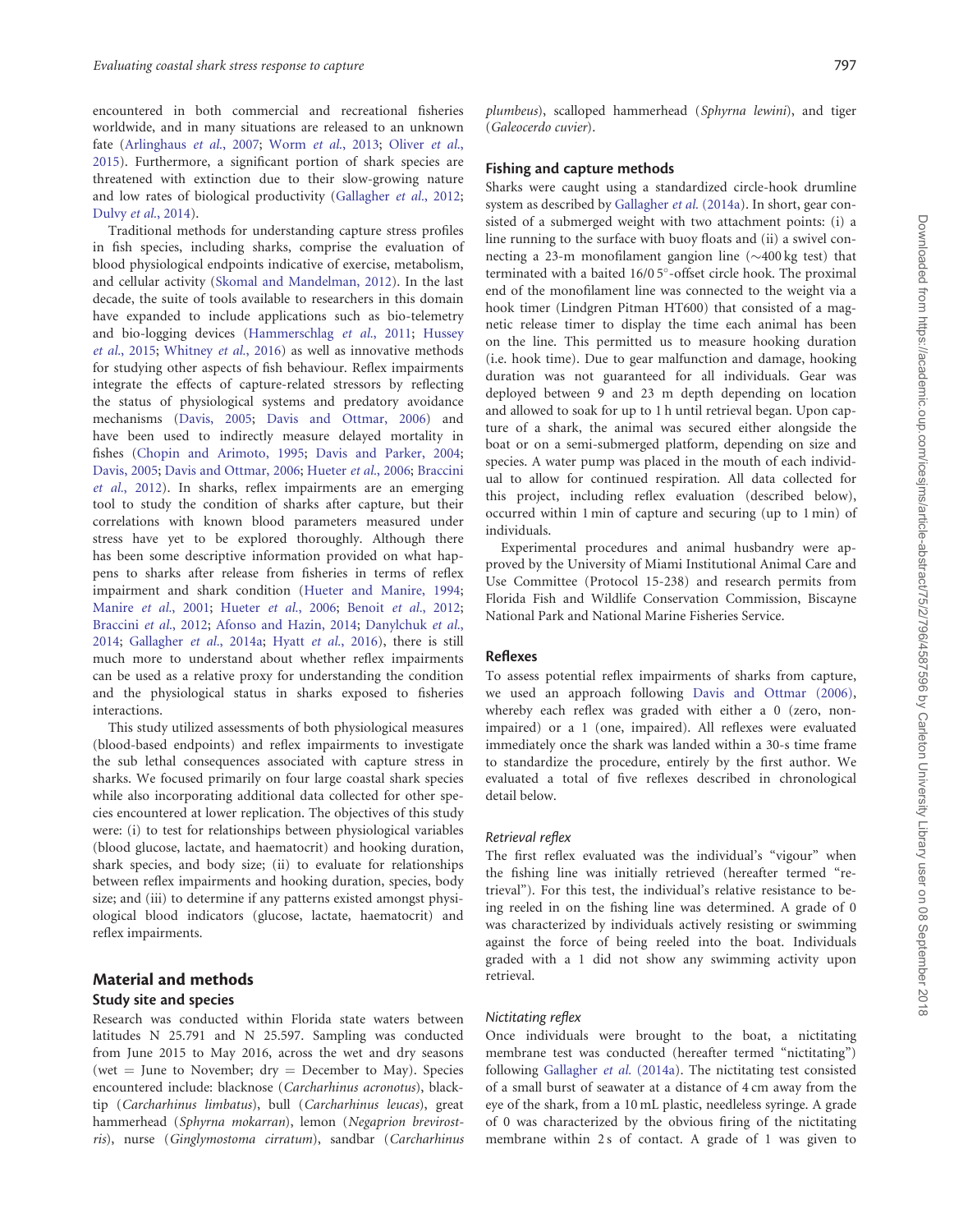individuals whose nictitating membrane did not appear or was delayed past 2 s.

# Jaw reflex

Next, a PVC pipe attached to a submerged pump was placed in each individual's mouth to allow water to continuously flow over their gills and to evaluate their biting reflex (hereafter termed "jaw"). A grade of 0 was assigned if individuals maintained downward pressure during an attempt to open their mouth with upward pressure on the snout. Individuals whose mouths were opened easily without the presence of downward pressure were given a grade of 1.

# Gill reflex

The fourth reflex was monitored visually by closely examining the gills of the animal and watching for the contraction and relaxation of the gill musculature (herein termed "gill"). A grade of 0 was characterized by movement of the hyoid constrictor (i.e. gill) muscles, an attempt by the animal to pump water for respiration. A grade of 1 was given to individuals who did not contract or relax their gill musculature.

# Flex reflex

During the reflex workup, each individual was monitored closely for any type of body flexion or purposeful body movement (hereafter termed "flex"). To account for individual differences in whole body movement, if no obvious movements were detected during our monitoring period, we grabbed the tail and pulled laterally to induce a response. A grade of 0 resulted from any purposeful body movement or a response to the tail grab. A grade of 1 was given to individuals who did not show any purposeful body movement nor a response to the tail grab.

From the reflex results from each individual, a probability of impairment score was calculated as a simple proportion of the measured reflexes that were impaired in an individual shark (probability of impairment score of  $0 =$  no reflexes impaired;  $1 =$  all reflexes impaired) ([Davis, 2007;](#page-7-0) Raby *et al.*[, 2012](#page-8-0)).

#### Blood physiology

To assess potential physiological indicators of capture stress, whole blood (5–7 ml) was drawn from each individual via caudal venepuncture using 18-gauge needles and plastic non-heparinized syringes and subsequently processed for glucose, lactate, and haematocrit levels. Haematocrit was determined through centrifugation (13,  $0.00g \times 3$  min) of micro haematocrit tubes on board the vessel and measuring the packed red blood volume (% Hct) with a crito-caps card reader in duplicates. Glucose was measured on whole blood by adding 10 µl of blood to a glucose metre (ACCU-CHEK glucose metre; Roche Diagnostics, Basel, Switzerland; see [Cooke](#page-7-0) et al., 2008 for validation study with fish). Four millilitre of whole blood was separated into two vials and spun via centrifugation (13 000g for 5 min) for plasma extraction. Vials containing plasma were stored on ice until frozen at  $-20^{\circ}$  C. Lactate values were measured on plasma by adding 10 µl of plasma to a lactate metre (Lactate Pro LT-1710 portable lactate analyser; Arkray Inc., Kyoto, Japan; see [Cooke](#page-7-0) et al., 2008 for validation study with fish). Though the lactate metre is designed for use with whole blood, plasma samples were used to obtain lactate values. This was accomplished through fitting raw values to an equation

Downloaded from https://academic.oup.com/icesjms/article-abstract/75/2/796/4587596 by Carleton University Library user on 08 September 2018 Downloaded from https://academic.oup.com/icesjms/article-abstract/75/2/796/4587596 by Carleton University Library user on 08 September 2018

 $(y = 0.8202x + 0.1292, R^2 = 0.987)$  that was obtained through regression analysis of whole blood and plasma samples from the same individuals.

#### Statistical analysis

Glucose values were ranked then arc-sin square root transformed while lactate values were log transformed to obtain normality and homogeneity of variances. Generalized linear models (GLMs) were used to explore potential relationships among blood (glucose, lactate, and haematocrit), biological (shark species, length) and operational (hook time) parameters. A stepwise approach was taken starting with fully saturated models and then removing factors with  $P$ -values  $> 0.05$ . Final models included all significant factors and second order interactions. Post hoc pairwise comparisons generated mean ranks to examine for inter-specific differences after controlling for hook time and/or size effects. Ordinal logistic regression was used to explore potential relationships between the probability of impairment scores and biological (shark species, length) and operational (hook time) variables. Parameter estimates were produced from dummy variables and log-odds were examined for differences among categorical variables. Each reflex (retrieval, nictitating, jaw, gill, flex) was evaluated against blood variables and hook time using binomial logistic regression. For a one versus one binary model, variables were evaluated independently against each reflex to examine the relative predictability of each variable without the influence of others in the model. Kruskal-Wallis H tests were used to explore differences among species type for glucose, lactate, haematocrit, and probability of impairment scores. Pairwise comparisons were performed using [Dunn's \(1964\)](#page-7-0) procedure with Bonferroni correction for multiple comparisons. First and second order regression analyses were employed to test for possible effects of hook time on the four parameters, on a species-specific basis. Only species with  $n \geq 5$  individuals were included for each statistical test. All statistical analyses were performed using SPSS (Ver. 24, 2016) and statistical significance was declared at  $p < 0.05$ .

## Results

Hook times ranged from 1 to 128 min (mean  $\pm$  SD = 45.4  $\pm$ 29.1) for 116 individual sharks of 9 total species. An additional 107 individuals that lacked hooking duration values were sampled for a total of 223 blood and reflex-sampled sharks ([Table 1\)](#page-3-0). Sizes of sharks sampled were as follows: blacknose (121.0  $\pm$  4.0; mean total length, cm  $\pm$  SD), blacktip (157.1  $\pm$  16.2), sandbar (202.2  $\pm$  10), nurse (220.8  $\pm$  38.2), tiger (225.3  $\pm$  53.6), lemon (228.4  $\pm$  33.2), bull (240.8  $\pm$  25.6), scalloped hammerhead (267.6  $\pm$ 28.8), and great hammerhead (269.2  $\pm$  44.7). Based on published length at maturity information [\(Compagno](#page-7-0) et al., 2005), all sampled sharks in the study were either sub-adults or adults, with the exception of six individuals that were juveniles [lemon (two), nurse (three), tiger (one)].

Differences among species were reported for glucose, lactate, haematocrit and reflexes [\(Table 2\)](#page-3-0). Post hoc examination of mean ranks for each of the blood parameters and reflex indices revealed significant differences. Great hammerhead sharks showed significantly higher glucose values than sandbar and blacktip sharks, while nurse sharks had significantly lower glucose and lactate values than all species ([Figure 1](#page-4-0)). Haematocrit values were significantly lower in nurse sharks compared with blacktip and great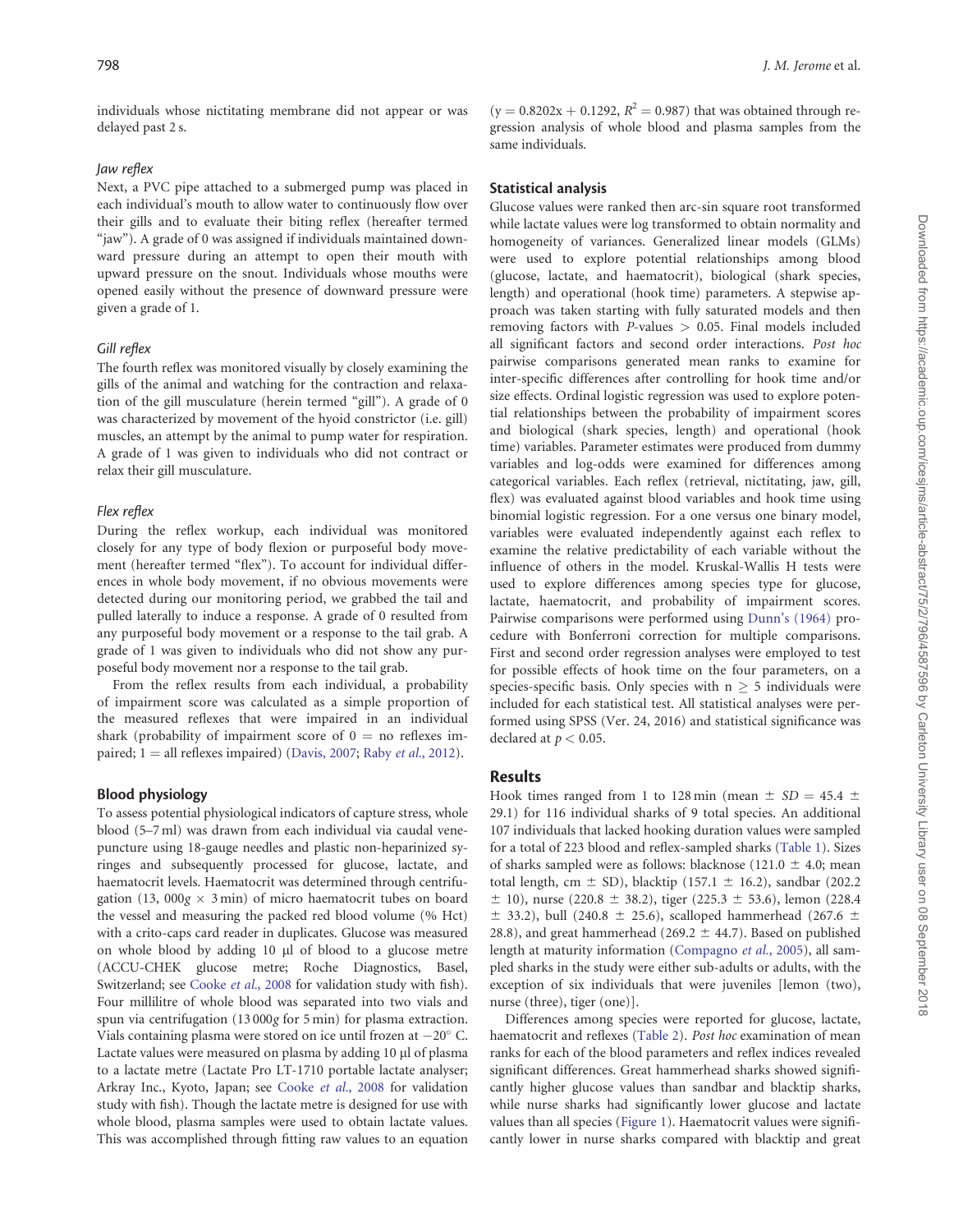| Species (n)              | Glucose | Lactate     | Haematocrit    | <b>Reflexes</b> | <b>Hook time</b> | <b>Total length</b> |
|--------------------------|---------|-------------|----------------|-----------------|------------------|---------------------|
| Blacknose (5)            | 5       | $\mathbf 0$ | $\overline{2}$ | 4               | $35 \pm 26.5$    | $121 \pm 4$         |
|                          |         |             |                |                 | $6 - 58$         | $115 - 125$         |
| Blacktip (74)            | 71      | 18          | 41             | 31              | $46.5 \pm 24.6$  | $160 \pm 13.3$      |
|                          |         |             |                |                 | $8 - 106$        | $118 - 192$         |
| <b>Bull (17)</b>         | 17      |             | 8              | 8               | $56 \pm 43.4$    | $234.3 \pm 24.1$    |
|                          |         |             |                |                 | $3 - 128$        | 189-270             |
| Great hammerhead (17)    | 16      | 5           | 10             | 12              | $49.3 \pm 27.4$  | $262.1 \pm 50.2$    |
|                          |         |             |                |                 | $4 - 100$        | $200 - 385$         |
| Lemon $(10)$             | 10      |             | 3              | $\mathbf{2}$    | $50 \pm 32.9$    | $235 \pm 33.9$      |
|                          |         |             |                |                 | $4 - 100$        | $179 - 270$         |
| Nurse (67)               | 66      | 25          | 34             | 28              | $40.7 \pm 28.2$  | $215.2 \pm 38.5$    |
|                          |         |             |                |                 | $1 - 100$        | $104 - 267$         |
| Sandbar (22)             | 17      | 11          | 12             | 14              | $57.9 \pm 23.5$  | $204.6 \pm 9.7$     |
|                          |         |             |                |                 | $34 - 106$       | $182 - 222$         |
| Scalloped hammerhead (5) | 5       | 4           | 4              | 4               | $38.3 \pm 9.2$   | $247.7 \pm 9.7$     |
|                          |         |             |                |                 | $29 - 51$        | $237 - 256$         |
| Tiger $(6)$              | 6       |             | $\overline{2}$ | 3               | 52.5 $\pm$ 43.1  | $225.3 \pm 53.6$    |
|                          |         |             |                |                 | $22 - 83$        | $120 - 269$         |

<span id="page-3-0"></span>Table 1. Summary of replication for physiological samples and reflex assessments, and hook time (min) and total length (cm) mean  $\pm$  SD and range for all species included in the present study.

Table 2. Mean values  $\pm$  SD examined for glucose, lactate, haematocrit, and reflexes for the primary four species assessed in this study: great hammerhead, blacktip, sandbar, and nurse sharks.

| Glucose (mmol/l)      | Lactate (mmol/l)     | Haematocrit (%)       | Reflexes (proportion)  |
|-----------------------|----------------------|-----------------------|------------------------|
| $(71)$ 5.2 $\pm$ 1.0  | $(18)$ 6.3 $\pm$ 3.4 | $(41)$ 25.5 $\pm$ 4.1 | $(31)$ 0.43 $\pm$ 0.26 |
| $(16)$ 10.2 $\pm$ 1.4 | $(5)$ 5.6 $\pm$ 2.8  | $(10)$ 26.8 $\pm$ 5.2 | $(12)$ 0.45 $\pm$ 0.17 |
| $(66)$ 1.9 $\pm$ 0.4  | $(25)$ 1.2 $\pm$ 0.5 | $(34)$ 20.0 $\pm$ 3.9 | $(28)$ 0.06 $\pm$ 0.13 |
| $(17)$ 4.6 $\pm$ 0.9  | $(11)$ 3.5 $\pm$ 2.2 | $(12)$ 24.3 $\pm$ 5.4 | $(14)$ 0.17 $\pm$ 0.22 |
|                       |                      |                       |                        |

Sample sizes in parenthesis.

hammerhead. Nurse and sandbar sharks had the lowest probability of impairment compared with blacktip and great hammerhead which had the highest [\(Figure 1\)](#page-4-0).

Species effects were detected in the final models for all three blood parameters, whereas size was not [\(Table 3\)](#page-4-0). Glucose significantly increased with hook time, but no such relationship was detected for haematocrit [\(Table 3\)](#page-4-0). The interaction between hook time and species had a significant effect on the final model for lactate (i.e. an increase in lactate as a result of increasing hook time was dependant on species type). This interaction was nonsignificant for glucose and haematocrit ([Table 3](#page-4-0)).

The effects of hook time, species, size and their interactions on the probability of impairment were assessed through two model variations to alleviate the discrepancies between the probability of impairment values for nurse sharks and the remaining species. Nurse sharks lack a nictitating membrane and therefore formed dissimilar impairment probabilities than other species. For nurse sharks, hook time and size had no significant effect on the probability of impairment (Wald  $X^2(1) = .198$ ,  $p > 0.05$  and Wald  $X^2(1) = .235, p > 0.05$ , respectively). For blacktip, bull, great hammerhead, and sandbar sharks (combined as a unit), the final model could significantly predict the probability of impairment  $(X^2(5) = 19.144, p < 0.005)$ , indicating that at least one of the independent variables was significant. An increase in hook time (expressed in minutes) was associated with an increase in the odds of a higher probability of impairment, with an odds ratio of 1.018 (95% CI, 1.000 to 1.036), Wald  $X^2$  (1) 4.028,  $p < 0.05$  (i.e. with

every minute on the line, the probability of impairment increased 1.018 times). Species effects significantly influenced the probability of impairment with log-ratios indicating sandbar sharks have a significantly lower probability of impairment when compared with blacktip, bull, and great hammerhead sharks [\(Figure 2\)](#page-5-0). As a result, sandbar sharks were used as the reference category in the model. Model log-ratios revealed that bull, blacktip, and great hammerhead sharks are more likely to have a higher probability of impairment (19.71, 26.51, and 48.02 times; respectively) when compared with sandbar sharks [\(Figure 2\)](#page-5-0). Shark size and interaction terms were non-significant ( $p > 0.05$ ).

Pooled species analysis revealed that lactate proved to be the most informative blood parameter as it related to reflex performance, evidenced by the finding that an increase in lactate levels were significantly associated with impairment for 4 of the 5 reflexes (all except for nictitating membrane;  $p < 0.05$ ; [Table 4](#page-5-0); [Figure 3\)](#page-5-0). Hook time, glucose, and haematocrit were all non-significant for impairment for the entire set of assessed reflexes [\(Table 4](#page-5-0)). Hook time was significantly associated with the impairment of jaw and gill reflexes, while haematocrit was associated with only the jaw reflex. Glucose was significantly associated with the impairment of jaw and flex reflexes. Finally, lactate was significantly associated with the impairment of the retrieval, jaw, gill, and flex reflexes ([Table 5](#page-5-0)).

# **Discussion**

Fisheries interactions elicit a complex set of responses that can alter both fish physiology and behaviour. Although these responses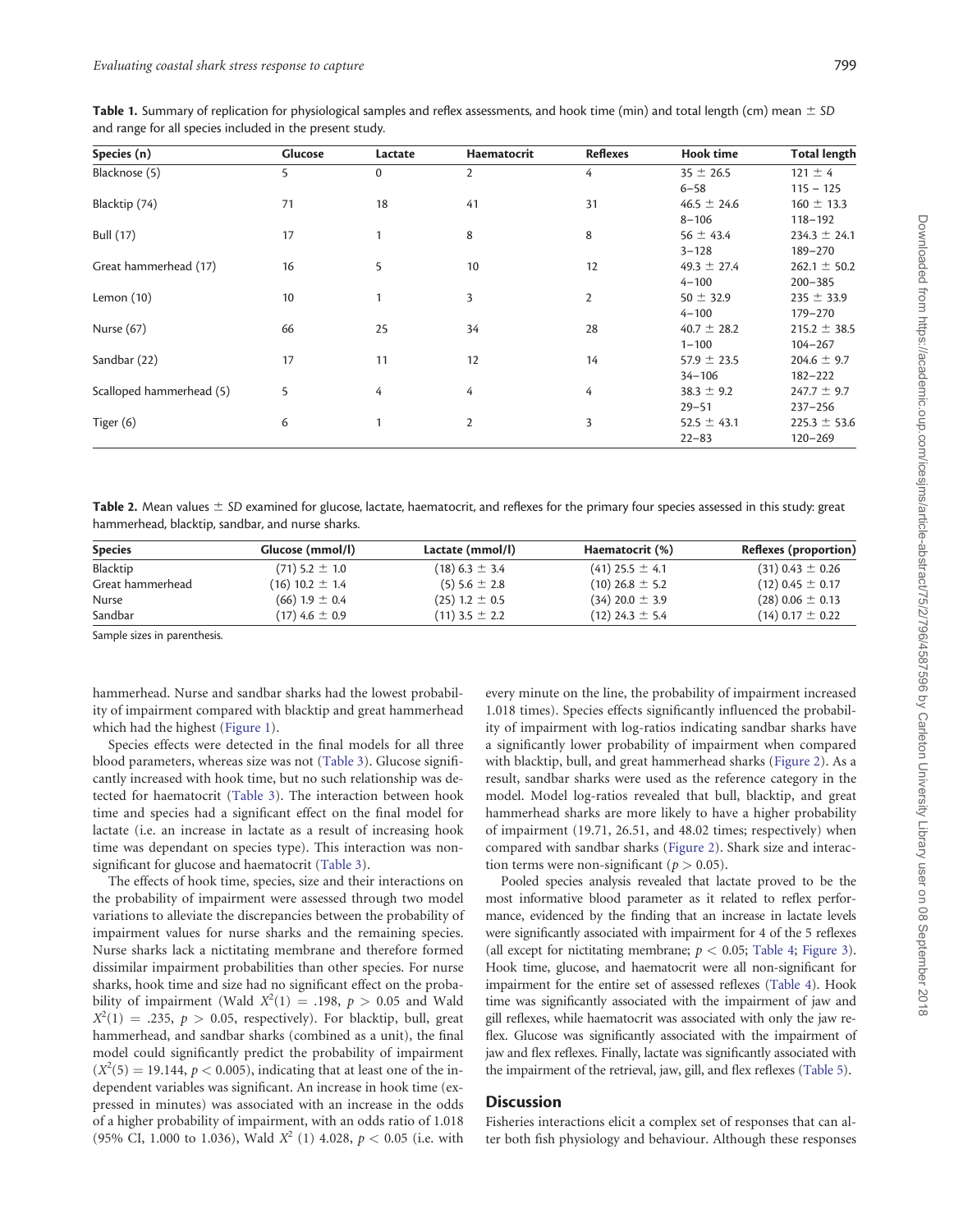<span id="page-4-0"></span>

Figure 1. Mean values for blood parameters and reflexes for the primary four species in the present study. Bars with different lower case letters indicate significant differences. Error bars represent 95% CI.

Table 3. Results from stepwise GLMs evaluating lactate, glucose, and haematocrit.

|                     | Lactate | Glucose | Haematocrit |
|---------------------|---------|---------|-------------|
| Hook time           | $\ast$  | *       | ns          |
| <b>Species</b>      | $\ast$  | ×       | $*$         |
| Size                | ns      | ns      | ns          |
| Hook time x Species | ∗       | ns      | ns          |

Significance (\*) declared at  $p < 0.05$ . Non-significant terms are indicated by "ns".

allow animals to survive day-to-day activities, their persistence can impede normal function and have the potential to lead to mortality. The responses involved span several systems (circulatory, respiratory, locomotory, and neuro-endocrine) and their severity seems to be linked with the duration and magnitude of a capture event [\(Cliff and Thurman, 1984;](#page-7-0) [Wilson](#page-8-0) et al., 2014; Dapp et al.[, 2016](#page-7-0)). By examining both the physiological and reflex responses to a standardized experimental fishing technique, we documented differences in the stress response to capture among multiple large coastal shark species, as well as the influence of various biological and operational factors inherent to the stress event.

Our study documented significant species-specific differences in shark physiological and reflex parameters in response to capture. Inter-specific patterns in the physiological response of sharks are well documented ([Marshall](#page-7-0) et al., 2012; [Skomal and](#page-8-0) [Mandelman, 2012;](#page-8-0) [French](#page-7-0) et al., 2015; Guida et al.[, 2016](#page-7-0)), however most of the species which have been assessed are those commonly captured as target or bycatch in offshore commercial fisheries. Thus, our work on coastal species expands this growing body of work. Nurse sharks consistently revealed significantly low values, suggestive of a dampened behavioural and physiological stress response to capture. Even with hook times of up to 70 min, blood and reflex parameters did not increase significantly for nurse sharks, and remained the lowest of any species reported in this study. This is consistent with recent data using accelerometers on fishing gear to measure the behavioural responses of sharks to capture [\(Gallagher](#page-7-0) et al., 2017). When captured, nurse sharks exerted minimal force and often settled on the bottom when hooked [\(Gallagher](#page-7-0) et al., 2017), likely due to their ventilation strategy and low metabolic rate (Dapp et al.[, 2016;](#page-7-0) [Whitney](#page-8-0) et al.[, 2016](#page-8-0)).

In comparison to nurse sharks, the opposite capture response was found for more active species. Great hammerhead sharks were the only species in the current study where hook time significantly affected their probability of reflex impairment and showed the highest values for glucose and lactate, findings that are corroborated by other work [\(Gallagher](#page-7-0) et al., 2014a, this study). The increased probability of impairment in this species may be a result of a heightened capture stress response, whereby this species is exhausted and in an anaerobic state when landed. Indeed, this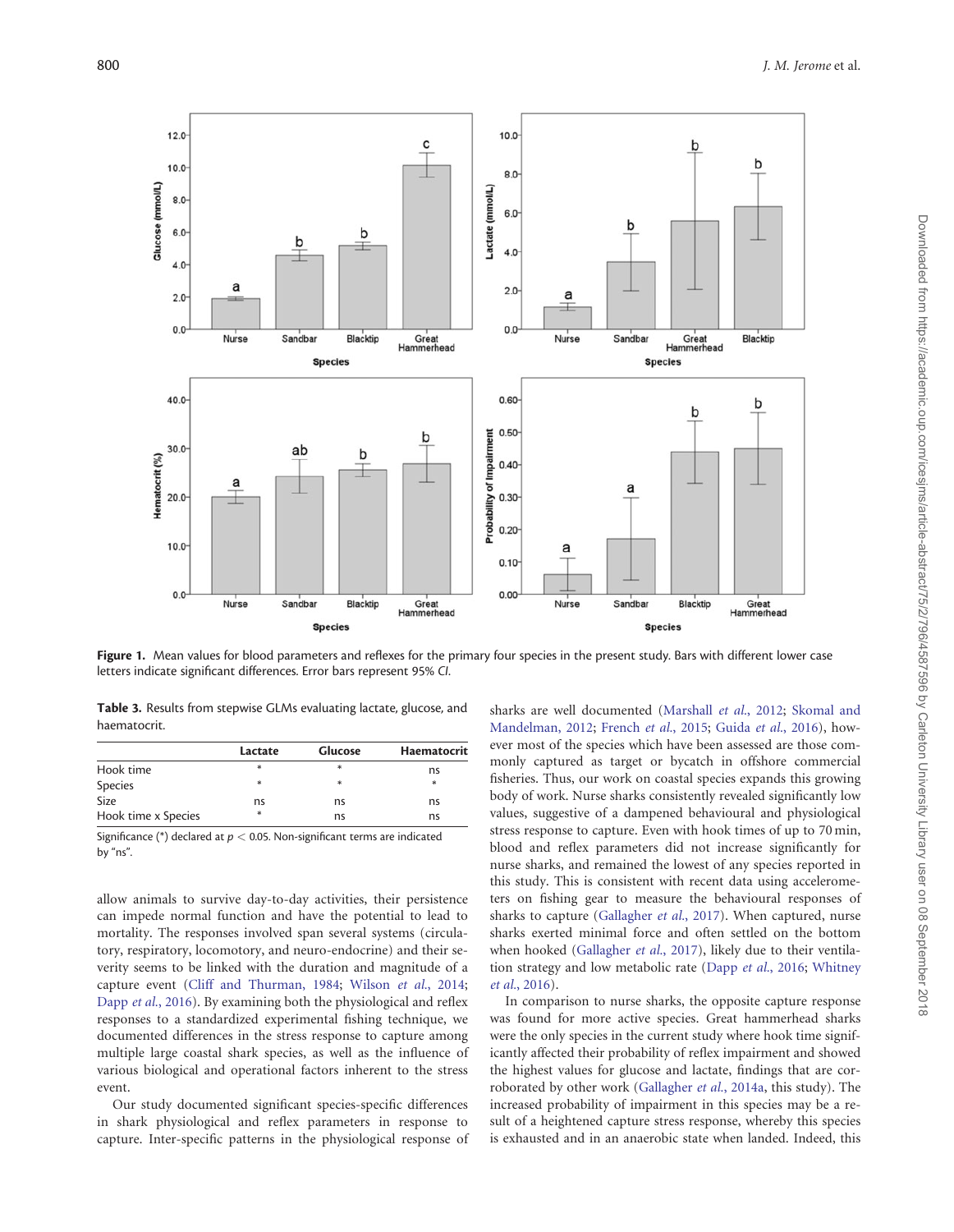<span id="page-5-0"></span>

Figure 2. Log ratio estimates of the probability of impairment with sandbar sharks as the reference category.



Figure 3. Probability of impairment for sharks compared with predicted lactate values.

Table 4. Results from binomial logistic regressions including blacktip, bull, great hammerhead, lemon, nurse, sandbar, scalloped hammerhead, and tiger sharks where variables were pooled for each reflex.

| Variable    | Retrieval | <b>Nictitating</b> | law    | Gill   | Flex   |
|-------------|-----------|--------------------|--------|--------|--------|
| Hook time   | ns        | ns                 | ns     | ns     | ns     |
| Glucose     | ns        | ns                 | ns     | ns     | ns     |
| Lactate     | ∗         | ns                 | $\ast$ | $\ast$ | $\ast$ |
| Haematocrit | ns        | ns                 | ns     | ns     | ns     |

Significance (\*) declared at  $p < 0.05$ . Non-significant terms are indicated by "ns".

Table 5. Results from binomial logistic regressions including blacktip, bull, great hammerhead, lemon, nurse, sandbar, scalloped hammerhead, and tiger sharks where regressions were run for each variable independently.

|             | <b>Retrieval</b> | <b>Nictitating</b> | law    | Gill   | <b>Flex</b> |
|-------------|------------------|--------------------|--------|--------|-------------|
| Hook time   | ns               | ns                 | $\ast$ | $\ast$ | ns          |
| Glucose     | ns               | ns                 | *      | ns     | ∗           |
| Lactate     | *                | ns                 | $\ast$ | ∗      | ∗           |
| Haematocrit | ns               | ns                 | $*$    | ns     | ns          |

Significance (\*) declared at  $p < 0.05$ . Non-significant terms are indicated by "ns".

species has been shown to exhibit pronounced fighting behaviours when captured on a fishing line, characterized by repeated burst accelerations [\(Gallagher](#page-7-0) et al., 2017). This data along with their high metabolite values agrees with the available data on atvessel mortality rates for great hammerheads, which can be upwards of 90% ([Morgan and Burgess, 2007\)](#page-8-0).

Interestingly, blacktip sharks had a significantly higher probability of reflex impairment compared with sandbar sharks despite no significant differences in their blood parameters. We interpret this finding as indicative of a pronounced behavioural stress response in blacktips, an inference that is consistent with the force they exert when captured on fishing lines ([Gallagher](#page-7-0) et al., 2017). Although there are no current published studies on sandbar be-haviour during capture, Brill et al. [\(2008\)](#page-7-0) saw that oxygen delivery following exercise was likely not compromised, suggesting that hook and line capture and release may not increase mortality rates. This is consistent with data from the U.S. pelagic longline fisheries, in which a relatively high proportion of sandbar sharks (75%) are alive upon gear retrieval [\(Gallagher](#page-7-0) et al., 2014b). Similarly, [Morgan and Burgess \(2007\)](#page-8-0) reported a large difference in at-vessel mortality for these two species with blacktips showing 88% mortality compared with 36.1% for sandbars. The combination of these data suggests that reflex impairments for these species may be a better predictor of mortality than the physiological blood parameters used.

Lactate consistently emerges as the most informative and predictive physiological parameter in shark stress literature (Brill et al.[, 2008;](#page-7-0) [Skomal and Mandelman, 2012](#page-8-0); [Bouyoucos](#page-6-0) et al.[, 2017](#page-6-0)), a finding that is supported here. [Gallagher](#page-7-0) et al. [\(2017\)](#page-7-0) found a positive and significant relationship between maximum acceleration of sharks captured on fishing lines (i.e. maximum acceleration) and their corresponding plasma lactate values when landed, a result that demonstrates that intense swimming behaviours during capture can result in anaerobic processes and metabolic acidosis. This behavioural "fight" response of sharks when captured may also be responsible for observed reflex impairment. Previous work on capture stressed blacktips have revealed linear trends in the relationship between hook time and lactate as well as significantly higher mean values when compared with the second order quadratic relationship seen here. [Manire](#page-7-0) et al. [\(2001\)](#page-7-0) saw a steady increase in lactate for blacktip sharks subjected to gill net capture, however this capture technique fully restrains animal movement which prevents respiration in the obligate ram ventilating species. Additionally, mean lactate values for blacktip sharks captured on commercial longline gear was 36.8 mmol/l compared with 6.3 mmol/l found in this study [\(Marshall](#page-7-0) et al., 2012). These results, however, reflect soak times ranging from 4 to 12 h without delineation. Similar to this study, [Brooks](#page-7-0) et al. (2011) saw a parabolic trend with lactate values in longline captured Caribbean reef sharks (Carcharhinus perezi) with peak values attained at 120–180 min of hooking. In the present study, mean hook times for blacktips were  $46.5 \pm 24.6$  min and the max hook time for any individual where lactate was collected was 96 min. The parabolic trend and overall lower lactate values seen in this study may be attributed to the experimental drumline system used which was designed to permit ram ventilation and enable movements of sharks, thereby reducing capture stress compared with other traditional fishing methods such as gill nets and longlines. Additionally, soak times (average 1 h) were relatively short compared with other fishing methods. Further, a delayed accumulation of lactate in the blood, as seen in previous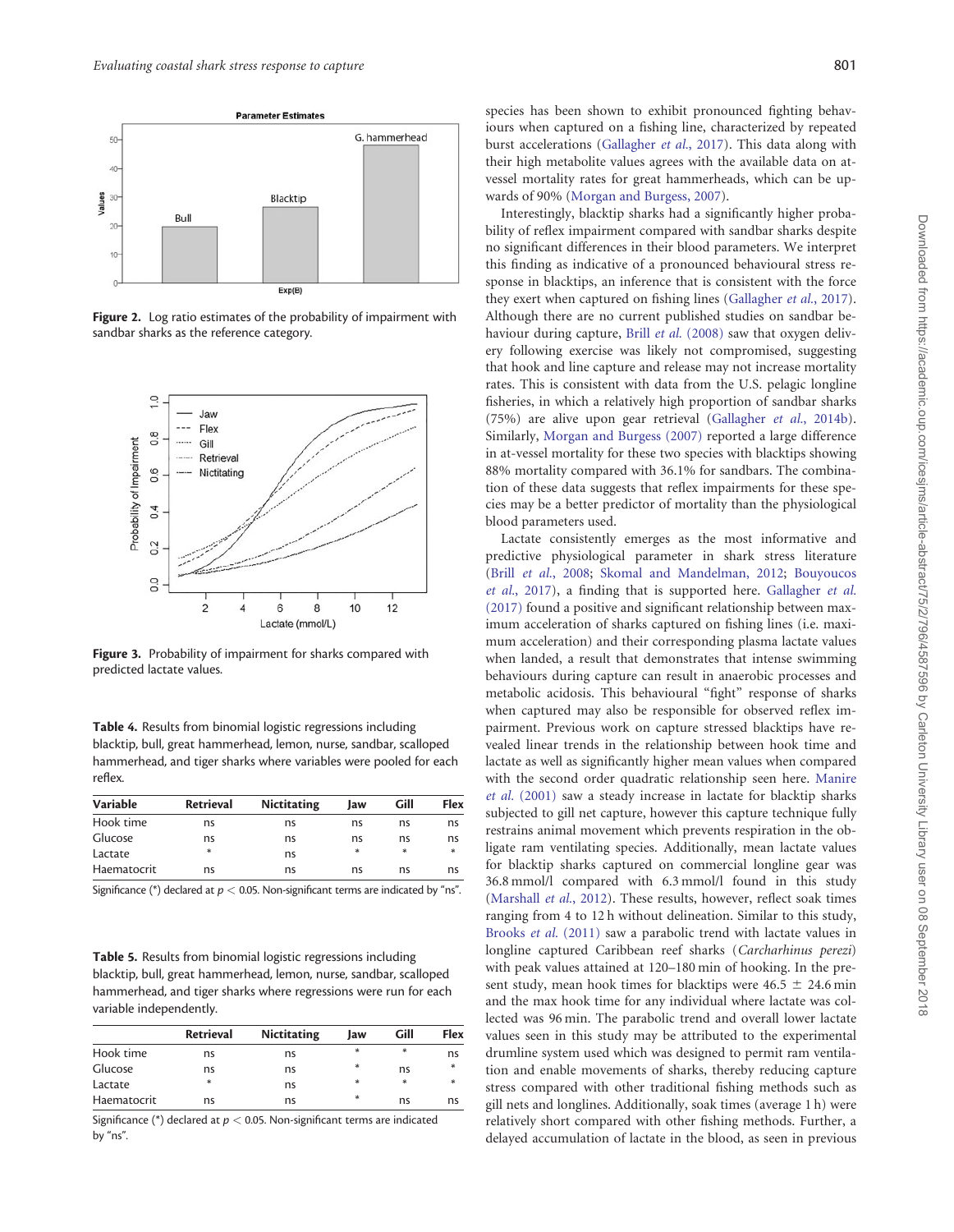<span id="page-6-0"></span>studies (Frick et al.[, 2012\)](#page-7-0), may explain the parabolic trend. Thus, the sharks in this study may have had a chance to recover after bouts of burst swimming that initiated the increase in lactate levels and subsequently the following decline.

Glucose levels here peaked between 50 and 80 min of hook time, before decreasing for blacktip and great hammerhead sharks. The initial increase may be attributed to the hormonal component of the stress response wherein glucocorticoid stress hormones are released that activate glycogen stores to be dispersed from the liver to satisfy the increased energetic demand that a stressor causes [\(Cliff and Thurman, 1984](#page-7-0); [Hoffmayer and](#page-7-0) [Parsons, 2001;](#page-7-0) Frick et al.[, 2010\)](#page-7-0). The following period of hypoglycaemia is consistent with other findings ([Manire](#page-7-0) et al., 2001; Frick et al.[, 2010](#page-7-0); [Brooks](#page-7-0) et al., 2011) and may suggest a complete utilization of the glucose mobilized through the stress response or a total depletion of hepatic glycogen stores, or a combination of the two.

Body size can impact physiological responses in terms of available energy such as glycogen stores. In both teleosts and elasmobranchs, size has been significantly correlated with glucose levels and suggests that larger fish are at an advantage due to higher volumes of energy available in the form of glycogen which could be used during a "fight" response to capture ([Ferguson](#page-7-0) et al., 1993; [Meka and McCormick, 2005](#page-8-0); [Gingerich and Suski, 2012;](#page-7-0) Barkley et al., 2017). However, shark size did not alter glucose, lactate, haematocrit or the probability of impairment in this study. This may be attributed to the fact that only sub-adults and adult sharks were sampled and that the effect of shark size on these parameters may be more present in other species.

The duration of capture continues to emerge as an important factor in dictating the severity of key physiological stress response indicators in sharks and the current study further demonstrates that hook time can also predict probability of impairment in sharks. However, a relatively small sample size, which required pooling of all species in analysis, may have hindered this relationship. Blacktip, great hammerhead, and sandbar sharks retrieval reflexes were rarely impaired in this study. In fact, the retrieval reflex was the second least impaired reflex (14.1% overall impairment), just behind nictitating (11.5%). When probing into the reflex impairments further, we revealed that increases in lactate were associated with an increased likelihood of impaired retrieval, jaw, gill, and flex reflexes. Although [Manire](#page-7-0) et al. (2001) was able to demonstrate that lactate values increased as release condition decreased (i.e. sharks became less robust) for blacktip and bonnethead sharks, and Hyatt et al. [\(2016\)](#page-7-0) saw a coarse relationship between behavioural release condition scores and acid-base status in bull and bonnethead sharks, this study successfully linked increases in physiological stress parameters with increased reflex impairment. In this study, jaw reflex impairment yielded the greatest number of significant relationships with all blood parameters and hook time. As stated prior, [Danylchuk](#page-7-0) et al. (2014) found reflex indices to be positively correlated with post-release mortality, with the congruent "BITE" reflex impaired in three of their four post-release mortality occurrences. Together, these results may indicate that reflexes involving the mouth of sharks may be most suitable at reflecting physiological disruptions associated with the stress response and the potential for delayed mortality.

A limitation of our study is an absence of control data to represent a state of resting or minimally stressed animals, making it difficult to infer the extent to which disturbances were affected by the capture event. We were not able to assess whether reflex impairments recover or not overtime; therefore, it remains unknown if reflexes are reflective of costs to the maintenance of homeostasis, metabolic processes, or survivability. Last, the capture method used for this study (experimental drumline) does not fully reflect the capture methods used in recreational and commercial fisheries (rod and reel, gill net, longline, trawl, etc.) and therefore likely produces a more benign capture stress response. Therefore, our results should be considered conservative and capture stress responses observed less than that off traditional fishing gears. In addition, this gear was allowed to soak for a maximum of 1.5 h, a considerably less amount of time compared with other fishing techniques that can often range from 1 to 12 h depending on the fishery.

In conclusion, this study links capture stress physiology and reflex impairment for the species examined while generating results that agree with previously reported species-specific at-vessel and post-release mortality rates. Collectively, our results indicate that lactate should continue to be used as a primary measure of large shark capture stress, and jaw reflex impairments should be further explored as a useful reflex in future studies. However, there is need for additional research on understanding the relationship between mortality and the factors evaluated here, especially for threatened or understudied species. Future investigations involving expanded hook times and simulated recovery periods may point to stress thresholds, as well as increased susceptibility to disease, impacts on movements post-release, and other sub lethal and lethal impacts.

#### Acknowledgements

We would like to thank the staff and interns of the Shark Research and Conservation Program for their assistance with field work, especially H. Calich, R. Roemer, S. Cain, E. Nelson, and C. Pankow. This work was supported by the Bachelor Foundation, Wells Fargo, West Coast Inland Navigation District, Disney Conservation Foundation, Seakeepers Society, and the Florida Biodiversity Institute.

#### References

- Afonso, A. S., and Hazin, F. H. V. 2014. Post-release survival and behavior and exposure to fisheries in juvenile tiger sharks, Galeocerdo cuvier, from the South Atlantic. Journal of Experimental Marine Biology and Ecology, 454: 55–62.
- Arlinghaus, R., Cooke, S. J., Lyman, J., Policansky, D., Schwab, A., Suski, C., Sutton, S. G., and Thorstad, E. B. 2007. Understanding the complexity of catch-and-release in recreational fishing: An integrative synthesis of global knowledge from historical, ethical, social, and biological perspectives. Reviews in Fisheries Science, 15: 75–167.
- Barkley, A. N., Cooke, S. J., Fisk, A. T., Hedges, K., and Hussey, N. E. 2017. Capture-induced stress in deep-water Arctic fish species. Polar Biology, 40: 213–220.
- Bartholomew, A., and Bohnsack, J. A. 2005. A review of catch-and-release angling mortality with implications for no-take reserves. Reviews in Fish Biology and Fisheries, 15: 129–154.
- Benoit, H. P., Hurlbut, T., Chasse, J., and Jonsen, I. D. 2012. Estimating fishery-scale rates of discard mortality using conditional reasoning. Fisheries Research, 125: 318–330.
- Bouyoucos, I. A., Suski, C. D., Mandelman, J. W., and Brooks, E. J. 2017. The energetic, physiological, and behavioral response of lemon sharks (Negaprion brevirostris) to simulated longline capture. Comparative Biochemistry and Physiology A Molecular and Integrative Physiology, 207: 65–72.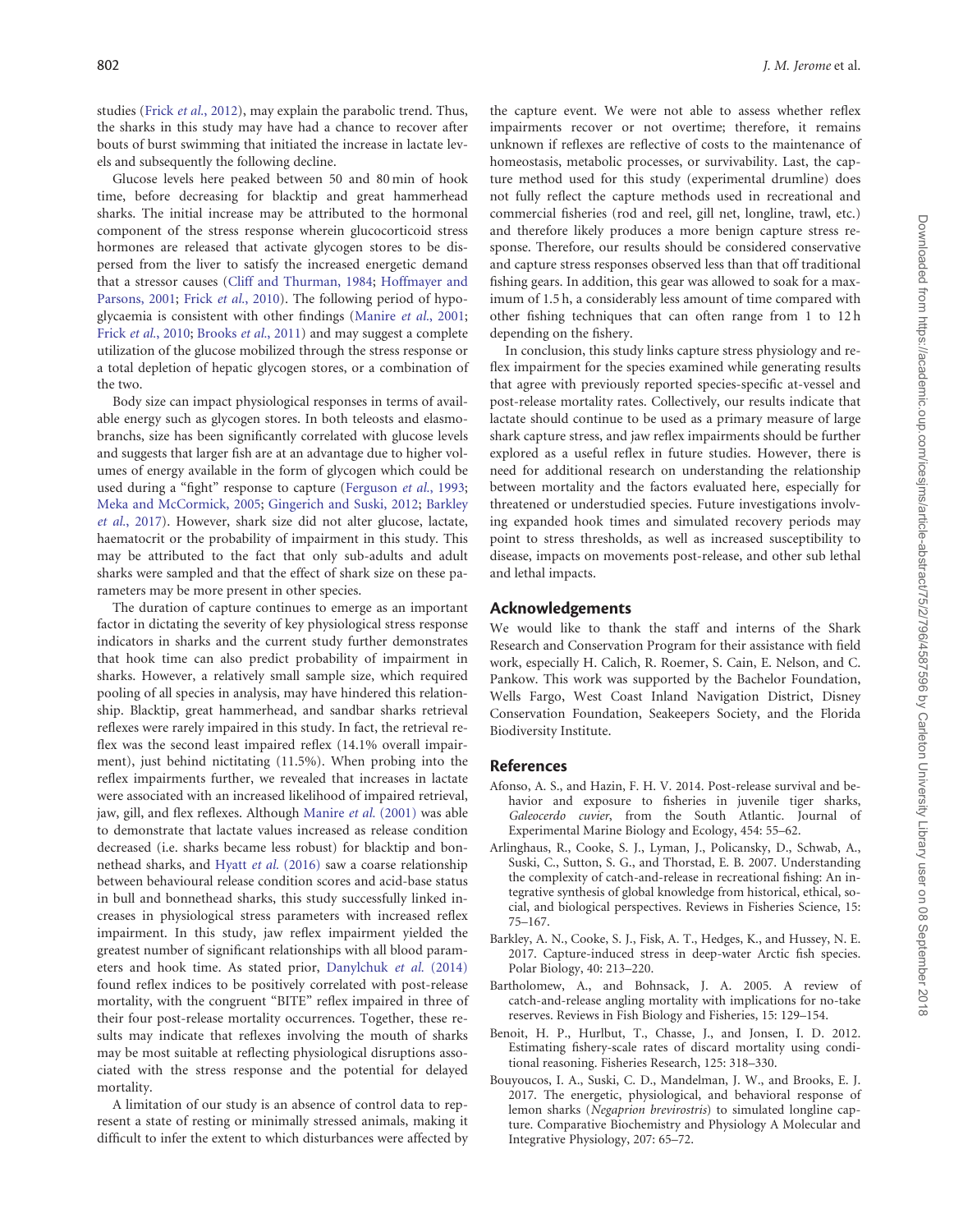- <span id="page-7-0"></span>Braccini, M., Van Rijn, J., Frick, L., and Hays, G. C. 2012. High post-capture survival for sharks, rays and chimaeras discarded in the main shark fishery of Australia?. Plos One, 7: 9.
- Brill, R., Bushnell, P., Schroff, S., Seifert, R., and Galvin, M. 2008. Effects of anaerobic exercise accompanying catch-and-release fishing on blood-oxygen affinity of the sandbar shark (Carcharhinus plumbeus, Nardo). Journal of Experimental Marine Biology and Ecology, 354: 132–143.
- Brooks, E. J., Mandelman, J. W., Sloman, K. A., Liss, S., Danylchuk, A. J., Cooke, S. J., and Skomal, G. B. 2011. The physiological response of the Caribbean reef shark (Carcharhinus perezi) to longline capture. Comparative Biochemistry and Physiology A Molecular and Integrative Physiology, 162: 94–100.
- Chopin, F. S., and Arimoto, T. 1995. The condition of fish escaping from fishing gears - a review. Fisheries Research 21: 315–327.
- Cliff, G., and Thurman, G. D. 1984. Pathological and physiological effects of stress during capture and transport in the juvenile dusky shark, Carcharhinus obscurus. Comparative Biochemistry and Physiology A Physiology, 78: 167–173.
- Compagno, L., Dando, M., and Fowler, S. 2005. Sharks of the world. Collins field guide, Harper Collins Publishers, London.
- Cooke, S. J., Suski, C. D., Danylchuk, S. E., Danylchuk, A. J., Donaldson, M. R., Pullen, C., Bulté, G., O'toole, A., Murchie, K. J., Koppelman, J. B. et al. 2008. Effects of different capture techniques on the physiological condition of bonefish Albula vulpes evaluated using field diagnostic tools. Journal of Fish Biology, 73: 1351–1375.
- Danylchuk, A. J., Suski, C. D., Mandelman, J. W., Murchie, K. J., Haak, C. R., Brooks, A. M. L., and Cooke, S. J. 2014. Hooking injury, physiological status and short-term mortality of juvenile lemon sharks (Negaprion bevirostris) following catch-and-release recreational angling. Conservation Physiology, 2: cot036.
- Dapp, D. R., Walker, T. I., Huveneers, C., and Reina, R. D. 2016. Respiratory mode and gear type are important determinants of elasmobranch immediate and post-release mortality. Fish and Fisheries, 17: 507–524.
- Davis, M. W. 2005. Behaviour impairment in captured and released sablefish: ecological consequences and possible substitute measures for delayed discard mortality. Journal of Fish Biology, 66: 254–265.
- Davis, M. W. 2007. Simulated fishing experiments for predicting delayed mortality rates using reflex impairment in restrained fish. Ices Journal of Marine Science, 64: 1535–1542.
- Davis, M. W., and Ottmar, M. L. 2006. Wounding and reflex impairment may be predictors for mortality in discarded or escaped fish. Fisheries Research, 82: 1–6.
- Davis, M. W., and Parker, S. J. 2004. Fish size and exposure to air: Potential effects on behavioral impairment and mortality rates in discarded sablefish. North American Journal of Fisheries Management, 24: 518–524.
- Diodati, P. J., and Richards, R. A. 1996. Mortality of striped bass hooked and released in salt water. Transactions of the American Fisheries Society, 125: 300–307.
- Dulvy, N. K., Fowler, S. L., Musick, J. A., Cavanagh, R. D., Kyne, P. M., Harrison, L. R., Carlson, J. K., Davidson, L. N. K., Fordham, S. V., Francis, M. P. et al. 2014. Extinction risk and conservation of the world's sharks and rays. Elife, 3: 34.
- Dunn, O. J. (1964). Multiple comparisons using rank sums. Technometrics, 6: 241–252.
- Ferguson, R. A., Kieffer, J. D., and Tufts, B. L. 1993. The effects of body size on the acid-base and metabolite status in the white muscle of rainbow trout before and after exhaustive exercise. Journal of Experimental Biology, 180: 195–207.
- French, R. P., Lyle, J., Tracey, S., Currie, S., and Semmens, J. M. 2015. High survivorship after catch-and-release fishing suggests physiological resilience in the endothermic shortfin mako shark (Isurus oxyrinchus). Conservation Physiology, 3: 15.
- Frick, L. H., Reina, R. D., and Walker, T. I. 2010. Stress related physiological changes and post-release survival of Port Jackson sharks (Heterodontus portusjacksoni) and gummy sharks (Mustelus antarcticus) following gill-net and longline capture in captivity. Journal of Experimental Marine Biology and Ecology, 385: 29–37.
- Frick, L. H., Walker, T. I., and Reina, R. D. 2012. Immediate and delayed effects of gill-net capture on acid-base balance and intramuscular lactate concentration of gummy sharks, Mustelus antarcticus. Comparative Biochemistry and Physiology A Molecular and Integrative Physiology, 162: 88–93.
- Gallagher, A. J., Kyne, P. M., and Hammerschlag, N. 2012. Ecological risk assessment and its application to elasmobranch conservation and management. Journal of Fish Biology, 80: 1727–1748.
- Gallagher, A. J., Orbesen, E. S., Hammerschlag, N., and Serafy, J. E. 2014b. Vulnerability of oceanic sharks as pelagic longline bycatch. Global Ecology and Conservation, 1: 50–59.
- Gallagher, A. J., Serafy, J. E., Cooke, S. J., and Hammerschlag, N. 2014a. Physiological stress response, reflex impairment, and survival of five sympatric shark species following experimental capture and release. Marine Ecology Progress Series, 496: 207–218.
- Gallagher, A. J., Staaterman, E. R., Cooke, S. J., and Hammerschlag, N. 2017. Behavioural responses to fisheries capture among sharks caught using experimental fishery gear. Canadian Journal of Fisheries and Aquatic Sciences, 74: 1–7.
- Gingerich, A. J., and Suski, C. D. 2012. The effect of body size on post-exercise physiology in largemouth bass. Fish Physiology and Biochemistry, 38: 329–340.
- Guida, L., Walker, T. I., Reina, R. D., and Umapathy, G. Temperature insensitivity and behavioural reduction of the physiological stress response to longline capture by the gummy shark, Mustelus antarcticus. Plos One, 11: 13. 2016.
- Hammerschlag, N., Gallagher, A. J., Lazarre, D. M., and Slonim, C. 2011. Range extension of the Endangered great hammerhead shark Sphyrna mokarran in the Northwest Atlantic: preliminary data and significance for conservation. Endangered Species Research, 13: 111–116.
- Hoffmayer, E. R., and Parsons, G. R. 2001. The physiological response to capture and handling stress in the Atlantic sharpnose shark, Rhizoprionodon terraenovae. Fish Physiology and Biochemistry, 25: 277–285.
- Hueter, R. E., and Manire, C. A. 1994. Bycatch and catch-release mortality of small sharks in the Gulf coast nursery grounds of Tampa Bay and Charlotte Harbor. Mote Marine Technical Report No. 368 (Final report to NOAA/NMFS, MARFIN Project NA17FF0378-01): 183.
- Hueter, R. E., Manire, C. A., Tyminski, J. P., Hoenig, J. M., and Hepworth, D. A. 2006. Assessing mortality of released or discarded fish using a logistic model of relative survival derived from tagging data. Transactions of the American Fisheries Society, 135: 500–508.
- Hussey, N. E., Kessel, S. T., Aarestrup, K., Cooke, S. J., Cowley, P. D., Fisk, A. T., Harcourt, R. G., Holland, K. N., Iverson, S. J., Kocik, J. F. et al. 2015. Aquatic animal telemetry: A panoramic window into the underwater world. Science, 348: 11.
- Hyatt, M. W., Anderson, P. A., and O'Donnell, P. M. 2016. Behavioral release condition score of bull and bonnethead sharks as a coarse indicator of stress. Journal of Coastal Research, 322: 1464–1472.
- Mandelman, J. W., and Skomal, G. B. 2009. Differential sensitivity to capture stress assessed by blood acid-base status in five carcharhinid sharks. Journal of Comparative Physiology B Biochemical Systemic and Environmental Physiology, 179: 267–277.
- Manire, C., Hueter, R., Hull, E., and Spieler, R. 2001. Serological changes associated with gill-net capture and restraint in three species of sharks. Transactions of the American Fisheries Society, 130: 1038–1048.
- Marshall, H., Field, L., Afiadata, A., Sepulveda, C., Skomal, G., and Bernal, D. 2012. Hematological indicators of stress in longline-captured